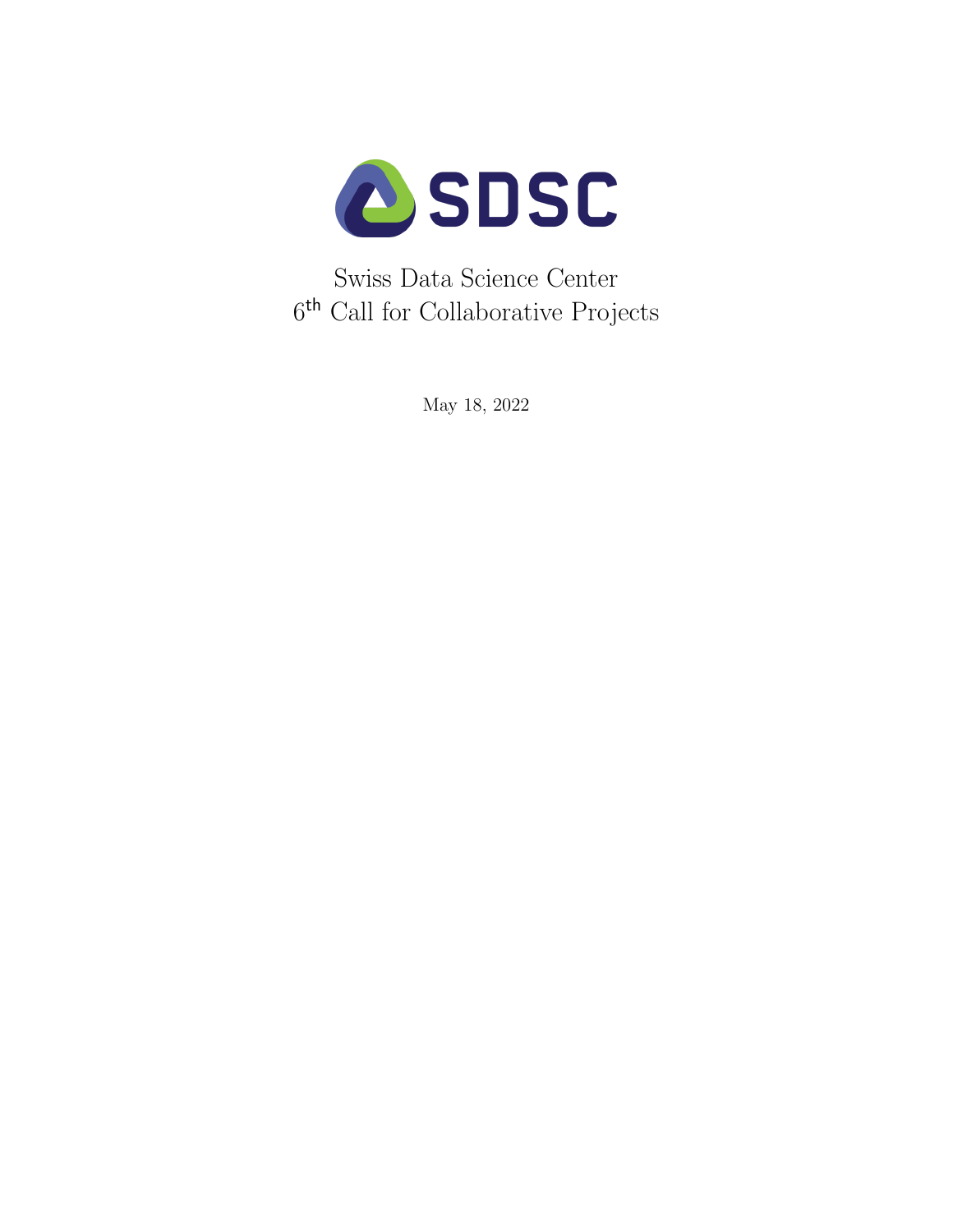# Contents

|   | Foreword to the Sixth Call for Projects (2022)                                          |                |  |
|---|-----------------------------------------------------------------------------------------|----------------|--|
|   | A Presentation of SDSC Collaborative Data Science Projects                              | $\bf{2}$       |  |
|   | A.1                                                                                     | $\overline{2}$ |  |
|   | A.2                                                                                     | $\overline{2}$ |  |
|   | A.3                                                                                     | $\overline{2}$ |  |
|   | A.4                                                                                     | 3              |  |
|   | A.5                                                                                     | 3              |  |
|   | Track on Data Science for Large Scale Infrastructure (LSI Track)<br>A.6                 | 3              |  |
|   | Joint initiative on Personalized Health & Medicine with SFA PHRT<br>A.7                 | 3              |  |
|   | A.8                                                                                     | $\overline{4}$ |  |
|   | A.9                                                                                     | $\overline{4}$ |  |
| В | Eligibility and funded resources                                                        | 5              |  |
|   | <b>B.1</b>                                                                              | 5              |  |
|   | Specific conditions for the track on Data Science for Large Scale Infrastructure<br>B.2 | -6             |  |
|   |                                                                                         | -6             |  |
|   | C Application guidelines                                                                | 7              |  |
|   |                                                                                         | 7              |  |
|   | C.2                                                                                     | 7              |  |
|   |                                                                                         | 7              |  |
|   |                                                                                         | 8              |  |

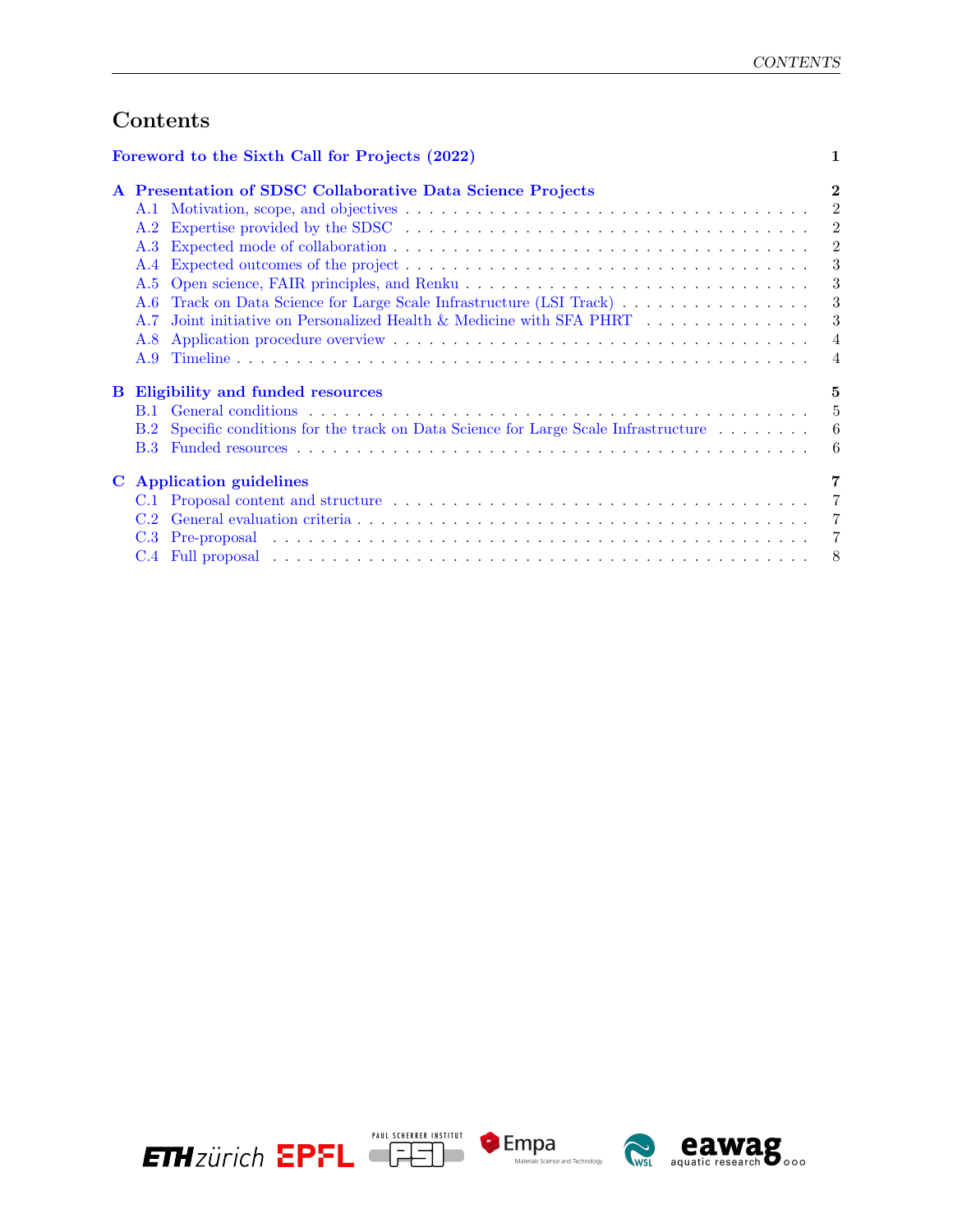## <span id="page-2-0"></span>Foreword to the Sixth Call for Projects (2022)

Data Science is one of the Strategic Focus Areas defined in the Strategic Planning 2017–2024 for the ETH Domain. The Initiative for Data Science in Switzerland was therefore launched to foster the adoption of data science through education, research, and the provision of infrastructure and created the Swiss Data Science Center (hereafter SDSC). The mission of the SDSC is to accelerate the adoption of data science and machine learning within academic disciplines of the ETH Domain, the Swiss academic community at large, and the industrial sector.

Towards that objective, the SDSC publishes an annual funding call for Collaborative Data Science Projects whose aim is to offer the possibility for ETH Domain research groups to benefit from the expertise of the SDSC and to undertake joint research projects with a strong data science component.

So far, about two thirds of the SDSC funding from the ETH Board have been allocated to Collaborative Data Science Projects that are reviewed and selected on a competitive basis. This budget covers (i) the costs of the SDSC's staff members assigned to the projects, (ii) the operational expenses and, in particular, the provisioning of compute and storage resources at SWITCH and CSCS, and (iii) the costs of the scientific and technical staff specialized in the scientific domain of research and employed by the applicants.

As announced in our previous call, the ETH board approved a budget increase dedicated to the improvement of processing and analysis techniques for the growing amounts of data generated from large and complex research infrastructures, sensor networks, and databases at PSI, Empa, WSL, and Eawag.

Therefore, the current call distinguishes between two possible tracks for collaborative project proposals:

- the general track, dedicated to Data Science for Domain Science,
- the LSI track, dedicated to Data Science for Large Scale Infrastructures (See Section [A.6](#page-4-2) for a description and [B.2](#page-7-0) for specific conditions).

The general track welcomes submissions in all applications domains, including environmental sciences, life sciences including biology and medicine, physical and material sciences, as well as economics and social sciences.

This year again project proposals focusing on Personalized Health (PH) and Personalized Medicine (PM), including those that address clinical research questions, are particularly welcome. Such PH/PM projects will receive additional support thanks to a joint initiative between the SDSC and another ETH Domain Strategic Focus Area, Personalized Health and Related Technologies (PHRT), in order to create synergies in-between the focus areas. See Section [A.7.](#page-4-3)

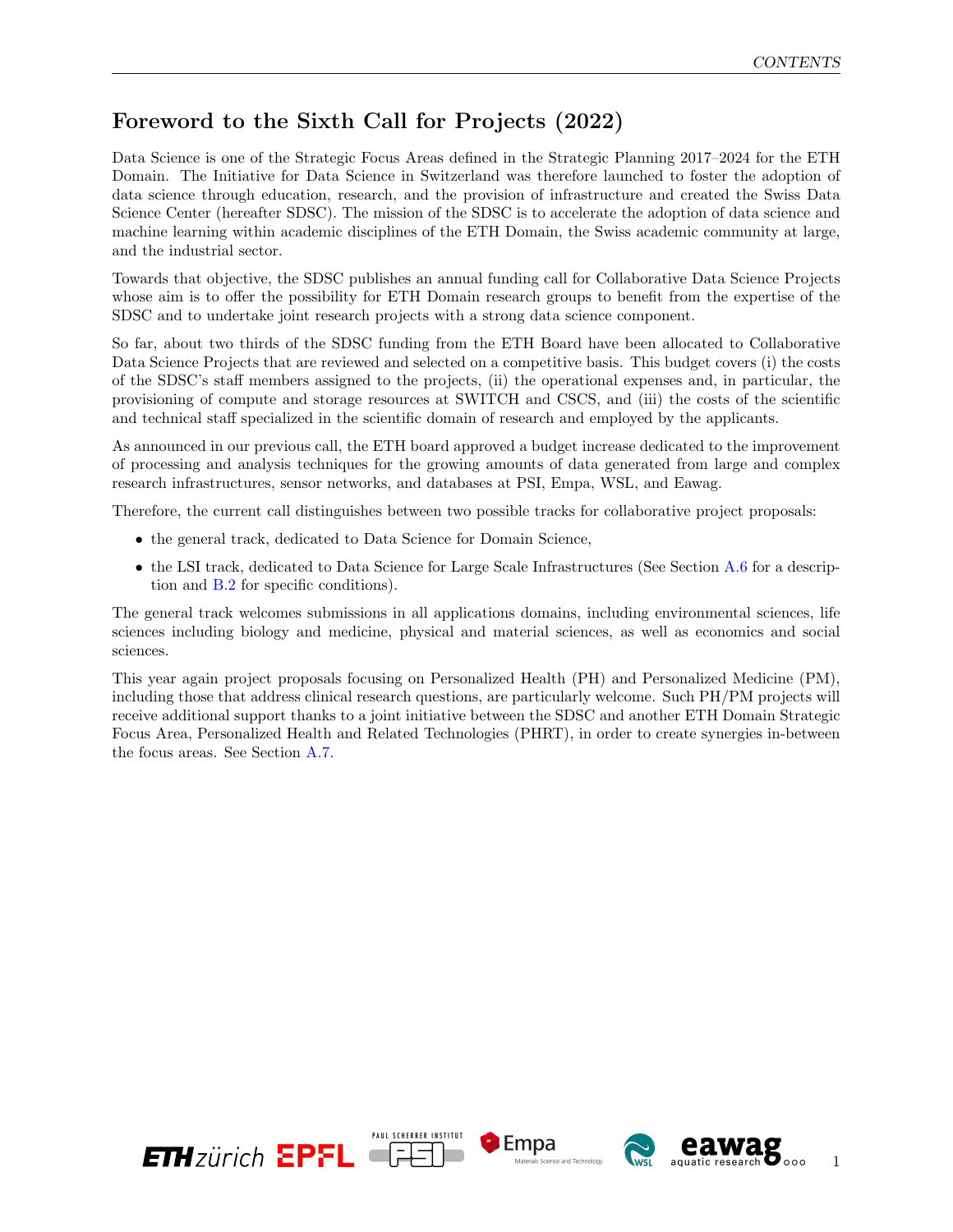# <span id="page-3-0"></span>A Presentation of SDSC Collaborative Data Science Projects

### <span id="page-3-1"></span>A.1 Motivation, scope, and objectives

The following observations motivate the SDSC call for Collaborative Data Science Projects:

- For many domain experts working with data, it is difficult to benefit from the most recent techniques in data science. A number of techniques, in particular from machine learning and deep learning techniques, are hard to leverage in real-world applications, given their complexity and the fast-paced progress in the last decades.
- For researchers working on theoretical aspects of data science, applying newly developed techniques to concrete problems requires setting up sizable collaborative projects, which are difficult to undertake and sustain alone.

The goals of the SDSC Collaborative Data Science Projects are thus to help researchers and domain experts leverage the state of the art in data science to develop models and perform analyses to support their research. At the same time, SDSC collaborative schemes aim to support the application of techniques developed in research labs working on data science methods to real world scenarios.

The scope of the Collaborative Data Science Projects is representative of the diversity of the research undertaken within the ETH Domain. A number of these research projects are in environmental sciences, in health and biomedical sciences, as well as in the physical sciences, and are thus well aligned with current strategic research directions defined by the ETH board. The SDSC collaborates in other domains such as economics and other social sciences as well.

In most projects, it is key to build models that are likely to produce scientific insights, which thus have to be interpretable and to integrate domain-specific prior knowledge. In a number of applications they need to propagate and predict uncertainties accurately, often in complex structured models, and to be robust to non-stationarities. More information about ongoing SDSC Collaborative Data Science Projects can be found at <https://datascience.ch/academic-projects/>.

### <span id="page-3-2"></span>A.2 Expertise provided by the SDSC

Through Collaborative Data Science Projects, the data science team at the SDSC makes expertise in a wide variety of data science modeling and computational techniques available to partnering ETH Domain teams. These techniques include statistics, statistical signal processing, machine learning, deep learning, and techniques from computer vision, natural language processing and optimization. Many of our data scientists also have expertise at the inferface between specific domains data science. In particular, we hope to not simply help in the choice of the standard models and techniques required to solve a given problem, but rather to build methods tailored to the application considered, that best incorporate the prior domain expertise into state-of-the-art data science techniques.

### <span id="page-3-3"></span>A.3 Expected mode of collaboration

Successful projects in data science often crucially rely on strong collaborations between domain experts and data scientists. The SDSC is fully invested in the projects in which it collaborates and typically leads or co-leads several work packages. We expect the domain expert collaborators to also be actively involved in the project, to help guide the development of the methods, and to participate directly in data exploration and analyses.

In most of our projects, the SDSC data scientists working on the project meet on a weekly or bi-weekly basis with collaborators from the partnering teams. These meetings can be at the SDSC, in the partnering lab, or via teleconference. Given the important role of communication and informal exchanges of ideas in interdisciplinary research, for some projects, our data scientist can regularly spend time in one of the partnering labs. This question is examined on a case-by-case basis. We also organize bi-monthly progress meetings with all collaborators, PIs and team leaders from SDSC.

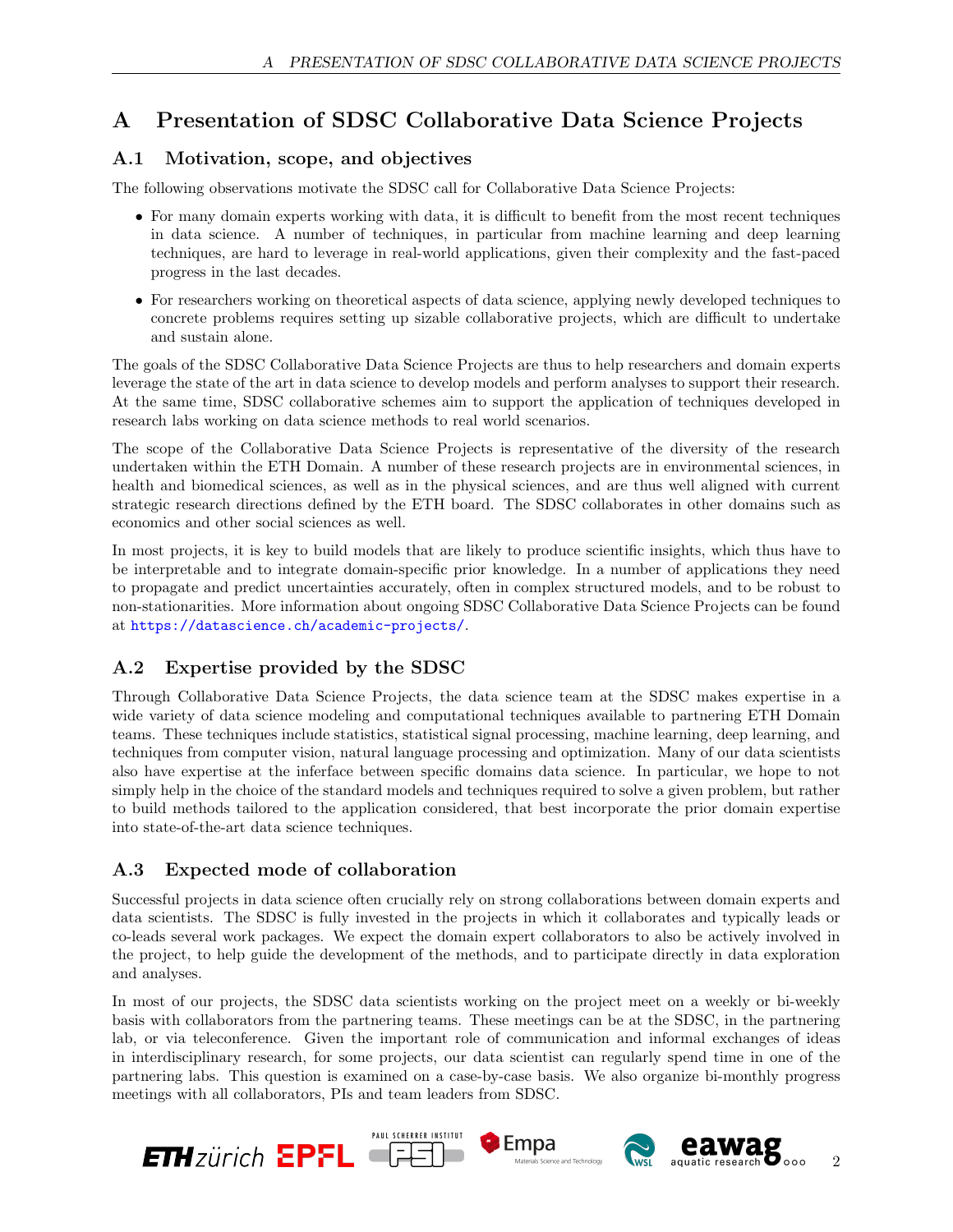### <span id="page-4-0"></span>A.4 Expected outcomes of the project

The outcomes of collaborative projects with the SDSC are typically:

- scientific papers published in the journals of the community of the domain scientists;
- communications in conferences in the domain sciences;
- scientific code, implementing methods or analyses, and data libraries, which will be made publicly available whenever this is possible in the context of the project;
- curated and openly accessible datasets (when allowed); and, possibly,
- papers in data science journals or conferences, if the project required specific advances in data science methods.

### <span id="page-4-1"></span>A.5 Open science, FAIR principles, and Renku

The SDSC strongly supports the development of open science and FAIR (findable, accessible, interoperable, reusable) research practices. The SDSC engineering team developed Renku, a data science workflow versioning platform which facilitates traceability, reproducibility, and collaboration in data science projects. The Renku platform makes it possible to structure and manipulate complex datasets, together with their metadata, and to export them easily to platforms assigning a unique DOI such as Zenodo and Dataverse. At the same time, Renku offers an integrated tool to track dependencies between code, data, and outputs which ensures full reproducibility at any given time. More details can be found at <https://datascience.ch/renku/>.

### <span id="page-4-2"></span>A.6 Track on Data Science for Large Scale Infrastructure (LSI Track)

This track is dedicated to Collaborative Data Science projects that are relevant for the design, operation and exploitation of large and complex research infrastructures, technology platforms, sensor networks, and databases, that are operated by PSI, Empa, WSL, or Eawag. These projects can also propose collaborations aimed at improving the processing, the management and the scientific analysis of the data generated in or handled by these infrastructures. More specifically, the eligible infrastructures are:

- PSI: SwissFEL, SLS, SINQ, SmS, CHRISP incl. HIPA, ESI and PANDA
- Empa: NEST, Move and eHub
- WSL: National Forest Inventory (LFI), Long-term Forest Ecosystem Research (LWF) and Avalanche Forecast and Warning
- Eawag: L'EXPLORE and ARES

Applicants with any affiliation within the ETH Domain can apply, as long as the infrastructure considered is eligible. The type of expertise provided by the SDSC is the same as for the general track (see Section [A.2\)](#page-3-2). Proposals whose impact addresses some of the technical challenges and scientific opportunities associated with the growth in data volumes and data acquisition rates are particularly welcome. Note that the data science techniques themselves can but do not need to focus on large-scale machine learning or statistical modeling.

### <span id="page-4-3"></span>A.7 Joint initiative on Personalized Health & Medicine with SFA PHRT

Since 2017, Data Science (SDSC) and Personalized Health and Related Technologies (PHRT) are two Strategic Focus Areas (SFA) of the ETH Domain. The domains of health and medicine have become increasingly data and IT heavy, and they can be supported and treated by new technologies developed and utilized in the ETH Domain. Digital clinical cohorts at the molecular level or from high throughput imaging of clinical biospecimens are two examples that can benefit from this call. Creating insights based on selected clinical research questions that have a direct impact for patients. Using specific data types or the interface of different data types, represents a formidable research challenge, but foremost provides a unique opportunity to gain new (biomedical/clinical) insights, which could support clinical decision-making.

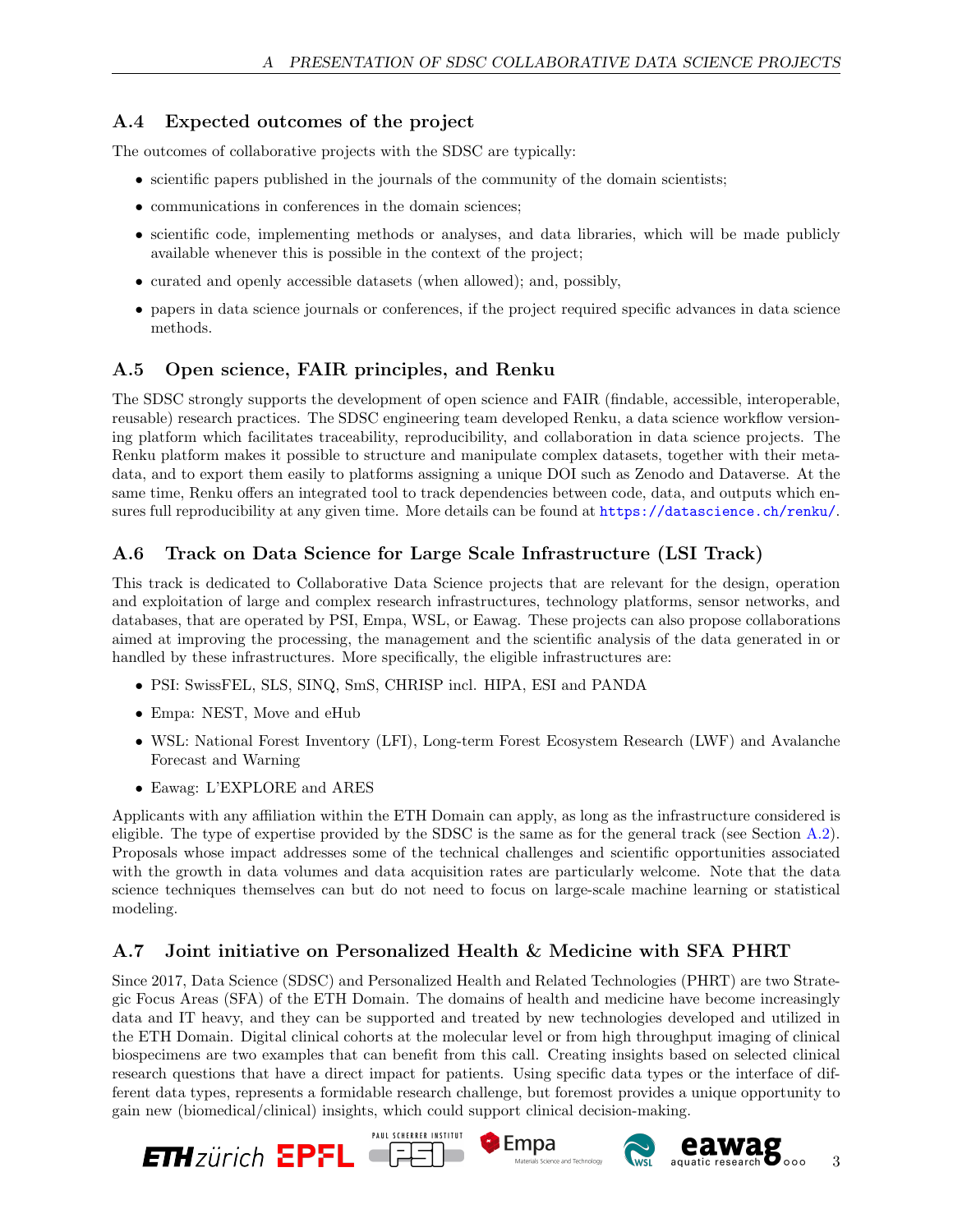The SDSC and PHRT are teaming up to provide in this call more opportunities to leverage Data Science for Personalized Health projects. The number of projects in this area that will be funded in this call will be increased with respect to previous years. SDSC and PHRT will co-fund these additional projects and evaluate all project proposals on Personalized Health & Personalized Medicine together.

### <span id="page-5-0"></span>A.8 Application procedure overview

The application procedure for Collaborative Data Science projects with the SDSC is divided into two phases: the submission of an initial pre-proposal and, upon acceptance, the submission of a full proposal. The preproposal provides a general description of the planned domain science project and of the scientific questions that should be addressed using data science techniques.

At the beginning of September, the SDSC data scientists will reach out to the applicants whose pre-proposals have been accepted, to offer to meet and discuss their projects. In particular, the objective will be to help define data science questions, modelling approaches and potentially-relevant data science techniques. This interaction is by no means binding and it is at the discretion of the applicants.

The full proposal should provide an in-depth description of the objectives and data science problem. At this stage, in addition to the data science questions, the applicants are encouraged to outline the data science approaches that will be considered. In both documents, the central role of data science in supporting domain science questions should appear clearly, as well as the collaboration scheme with the SDSC.

### <span id="page-5-1"></span>A.9 Timeline

Table [1](#page-5-2) below summarizes the key dates of the current call.

| Call for collaborative projects     | May 18, 2022       |
|-------------------------------------|--------------------|
| Pre-proposal submission deadline    | July 4, 2022       |
| Invitation to submit full proposals | August 8, 2022     |
| Full proposal submission deadline   | October 24, 2022   |
| Final decisions on full proposals   | February $6, 2023$ |
| Start of collaborative projects     | March - June, 2023 |

<span id="page-5-2"></span>Table 1: Key dates for proposal preparation and evaluation.

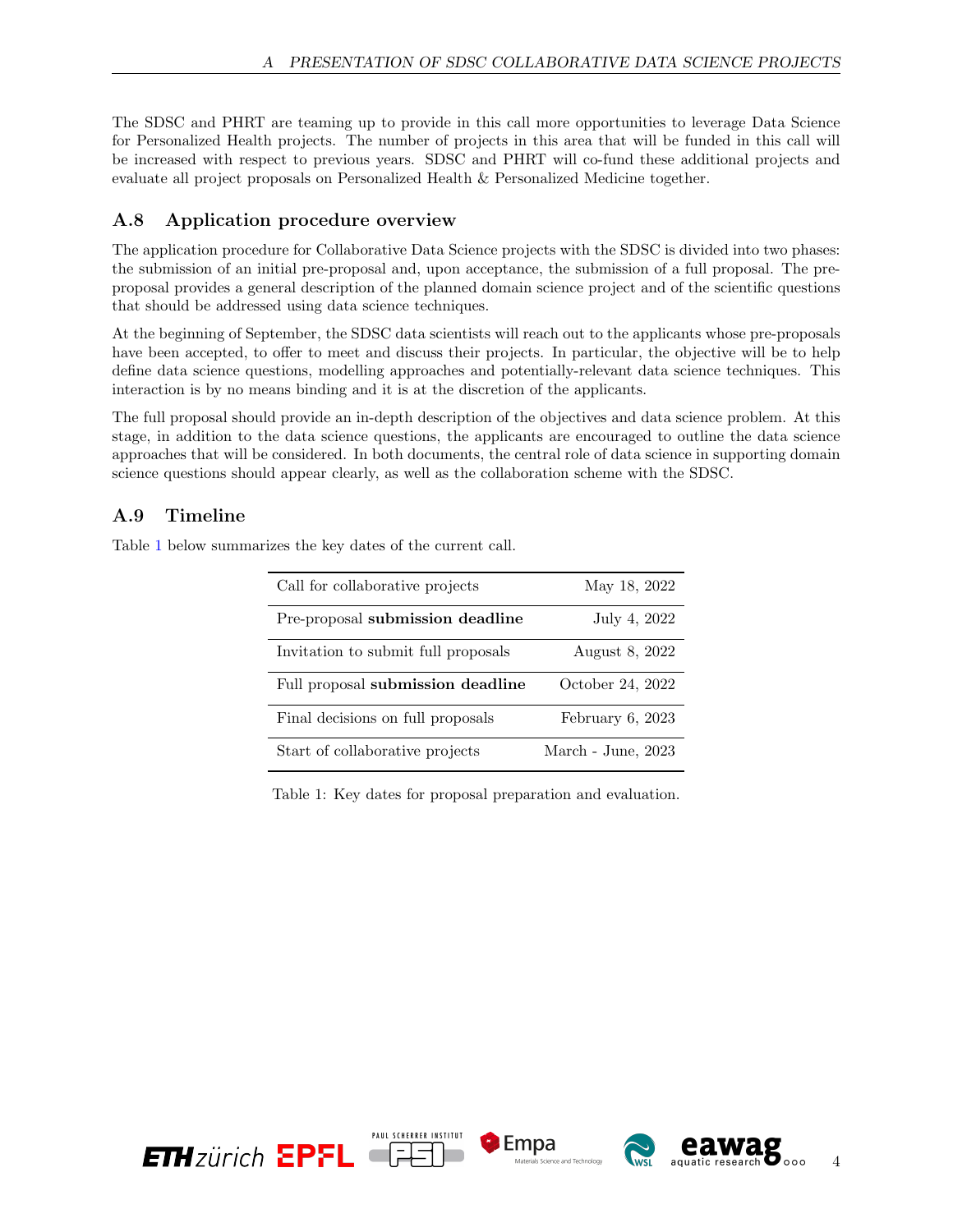## <span id="page-6-0"></span>B Eligibility and funded resources

In the remainder of this document, for clarity, the phrase partnering team(s) (PT), or partner(s) for short, refers to collaborating groups other than the SDSC.

### <span id="page-6-1"></span>B.1 General conditions

#### Eligibility.

- Only researchers employed by an institution of the ETH Domain are eligible as Principal Investigator (PI), namely Eawag, Empa, EPFL, ETHZ, PSI, and WSL.
- Principal Investigators must independently direct the research activity of their team and manage their resources. These are typically professors and senior scientists.
- Partners can be academic and industrial teams, without restrictions.

#### Duration.

• The project duration is limited to 24 months.

#### Funding.

- Only teams from the ETH Domain can be funded in this call.
- The PI cannot be funded in this call.
- Detailed funding conditions are presented in Section B.3 (Funded resources).
- For projects eligible for joint SDSC-PHRT funding, the part of the funding that will be covered by PHRT can cover "clinical services". Indeed, the ETH Board has ruled that PHRT funds can only be received from researchers employed at an ETH Domain institution. However, there are a few welldefined exceptions, in particular, "clinical services" to cover the expenses of hospitals and clinical partners. "Clinical services" should be limited to 20% of the total budget contributed by PHRT.

#### Submission.

- The application process has two stages: a first step during which pre-proposals are submitted, and a second step, in which selected applicants are invited to submit a full proposal.
- Proposals that are a continuation of already-funded projects from a previous call can be submitted. They will be considered as new proposals and will be subject to the same review criteria as new proposals.
- A proposal can only be submitted to one of the two tracks.
- Resubmissions are welcome.

#### Follow up.

- The PIs of funded projects will be requested to produce written scientific and financial reports every year that will be reviewed by the SDSC steering committee. Scientific reports detail the progress made during the past year, activities foreseen for the next one, and any changes or deviations from the initial project plan. Financial reports should detail all spending during the period.
- The Management Office of the SDSC will assist in the administration and coordination of the project and will enforce compliance with standards, good practices, and regulations.





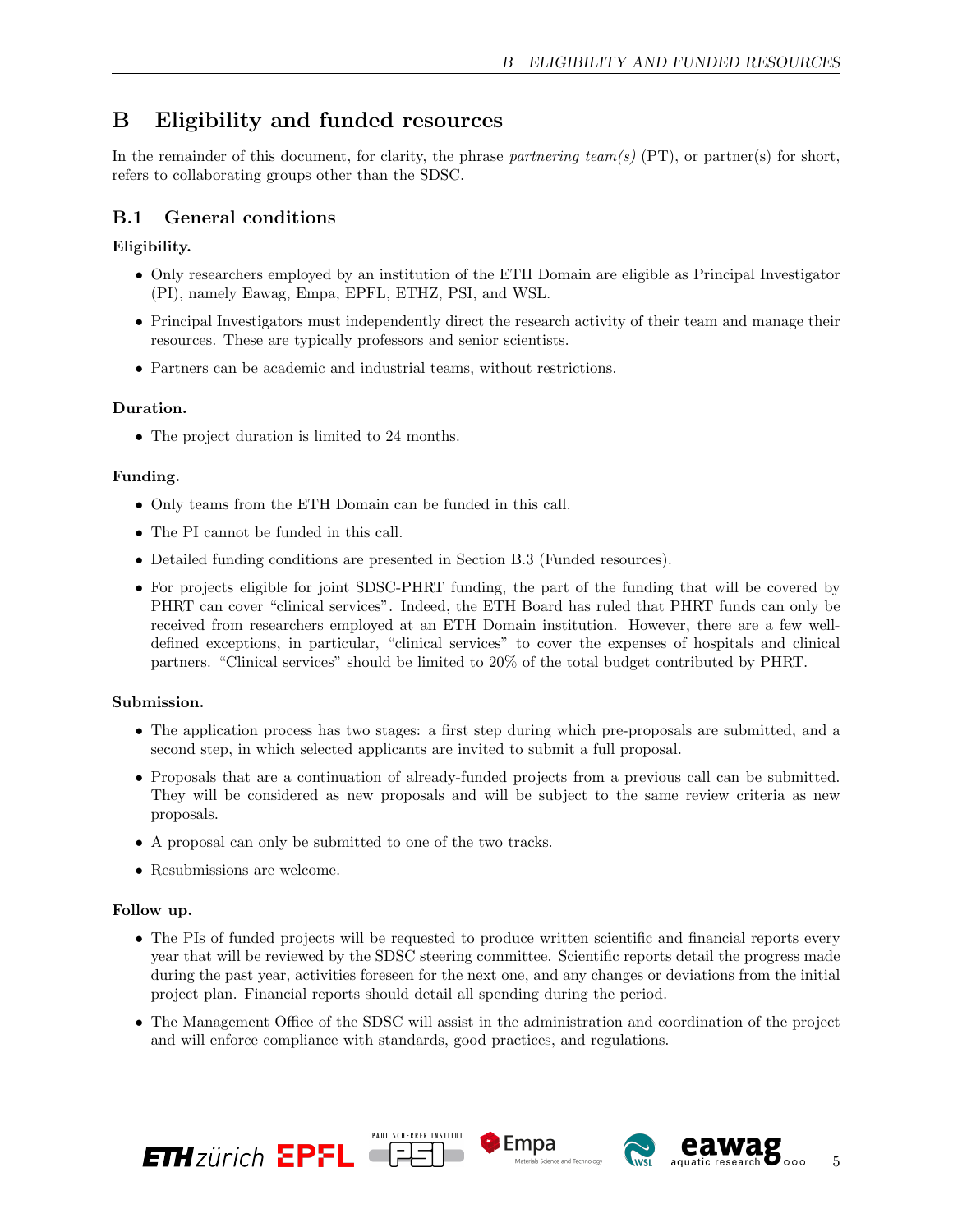### <span id="page-7-0"></span>B.2 Specific conditions for the track on Data Science for Large Scale Infrastructure

- The proposal must relate to eligible large and complex research infrastructures as specified in Section [A.6.](#page-4-2)
- Any researcher employed by an institution of the ETH Domain can apply to this track.

### <span id="page-7-1"></span>B.3 Funded resources

SDSC Technical Staff. The funding request for personnel from the SDSC involved in collaborative projects is typically at least 50% of an FTE of a Data Scientist for 24 months.

Staff hired in one of the partnering teams. If necessary for the project, the applicant can request funding to hire personnel at the postdoc or PhD level contributing domain expertise (who usually have an interest in data science) for the duration of the project. It is also possible to request funding for a part-time research or computer engineer (e.g. at 10-25%). The staff hired in partnering teams and funded by SDSC Collaborative project grants must contribute to the project and be involved in the collaboration with the SDSC.

The total amount of funding requested for staff hired in the different partnering teams cannot exceed CHF 120k total if there is a single team applying, and cannot exceed CHF 240k total if there are two or more Partnering Teams (and therefore affiliated with different administrative units) from the ETH Domain. There is no restriction on the budget allocated per team within this envelope. The inclusion of a PT in the project should be well justified in terms of complementarity of expertise, skills, and knowledge; the partnering teams are also expected to contribute in kind to the project.

Compute and Storage Resources. The SDSC provides access to compute and storage resources that can be used for the project. To this end, the SDSC partners with national providers (CSCS and SWITCH). Funded projects can have access to compute resources in the form of virtual servers that are tailored to the needs of the project (including GPUs) and/or high performance computing nodes (HPC). Dedicated data storage and user support are also provided. The cost of the compute and storage resources needed by the project is covered in the budget of the project.

Budgeting for these resources will be requested in the annex of the full proposal. You will be provided with templates to choose your configurations and special needs can be discussed. Note that the acquisition of new hardware (e.g. personal computers, sensors, infrastructure, etc.) is not covered, nor is the computing and storage infrastructure managed by third parties.

Other expenses. Funding can also be requested to cover:

- Potential travel costs incurred to organize meetings between collaborators from different institutions;
- Costs for open access publication of the project outcomes (for those costs not already covered directly by institutions that the teams are affiliated with); and
- Participation of the project partners and of the SDSC staff in conferences to disseminate the project results.





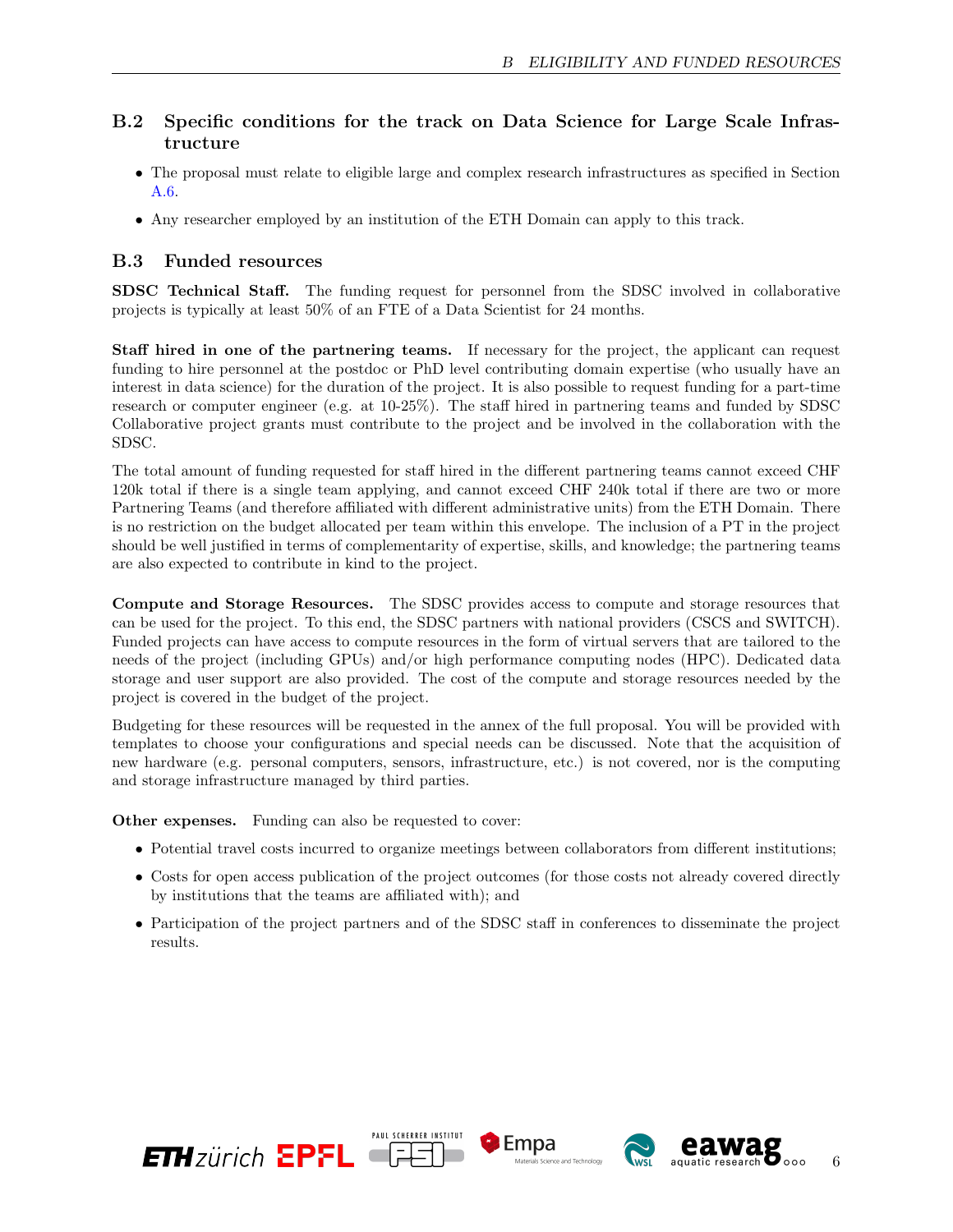# <span id="page-8-0"></span>C Application guidelines

### <span id="page-8-1"></span>C.1 Proposal content and structure

The pre-proposal and full proposal should provide:

- A description of the scientific project and of its impact;
- A description of the data that will be acquired/used in the project. The characteristics of the data that are needed to understand and evaluate the feasibility of the project from a data science perspective should be detailed. A data form is supplied to this end;
- A specification of the research questions that should be addressed using data science techniques. To the extent possible, this specification should be formulated in data science terms. Is the objective to learn predictive models? To use methods to identify mechanisms? To answer specific questions using dedicated exploratory data analysis? What are the representations/characteristics of the problem/data that should be used? What are the key elements of domain knowledge that should be taken into account in the design of the models and algorithms?

### <span id="page-8-2"></span>C.2 General evaluation criteria

Each proposal is evaluated based on the feasibility of the proposed research project, its relevance, the suitability and nature of the collaboration, and its potential impact. In particular, the following criteria are considered:

- Clarity of presentation and description of the research questions: The main challenges and objectives are described with sufficient detail and in terms accessible to non domain experts.
- Impact and scientific quality: The proposed research is timely and will potentially have a strong impact. The problem is likely to advance the state of the art in the field.
- Feasibility, in particular from a data science perspective: The datasets considered are available and adequate for solving the research question. There is a clear formulation of the problems to solve in data science terms. The stated goals are achievable with the proposed data science approach.
- Quality of the collaboration: The roles of all collaborators, including the SDSC, and the role of the staff hired in the partnering teams, are clearly described and the complementarity of expertise of the different partners is well-justified for the success of the proposed research. This role should not be limited to the provision of infrastructure (e.g. laboratory, compute power, data) but should include scientific and technical contributions needed for the success of the project.
- Promotion of open and reproducible science and adherence to FAIR principles.

### <span id="page-8-3"></span>C.3 Pre-proposal

Formatting instructions. Pre-proposals should be written in English and cannot exceed 5 pages (A4 size, single spaced) excluding references, and with a minimum font size of 10pt, single line separation, and margins of at least 2.5cm. We recommend using the template provided.

Preparation guidelines. The pre-proposal should give a high-level and accessible overview of the scientific project, from both the domain and the data science perspectives. Along with the pre-proposal, a data form should be filled to provide a clear description of the available datasets. If relevant, the applicants have the possibility of submitting on CMT a data sample and/or a metadata file that illustrates some characteristics or structure of the data. The pre-proposals should elaborate as well on the organization, specific roles, and interactions between the different partners and with the SDSC. It should clearly state and describe the precise data science questions that should be the central focus of the collaboration with the SDSC. It should however provide sufficient detail to allow for the assessment of its feasibility and relevance to the current call for collaborative projects. It should highlight what domain science problems will be addressed by data science techniques, without the need to specify precise models and data analyses. It

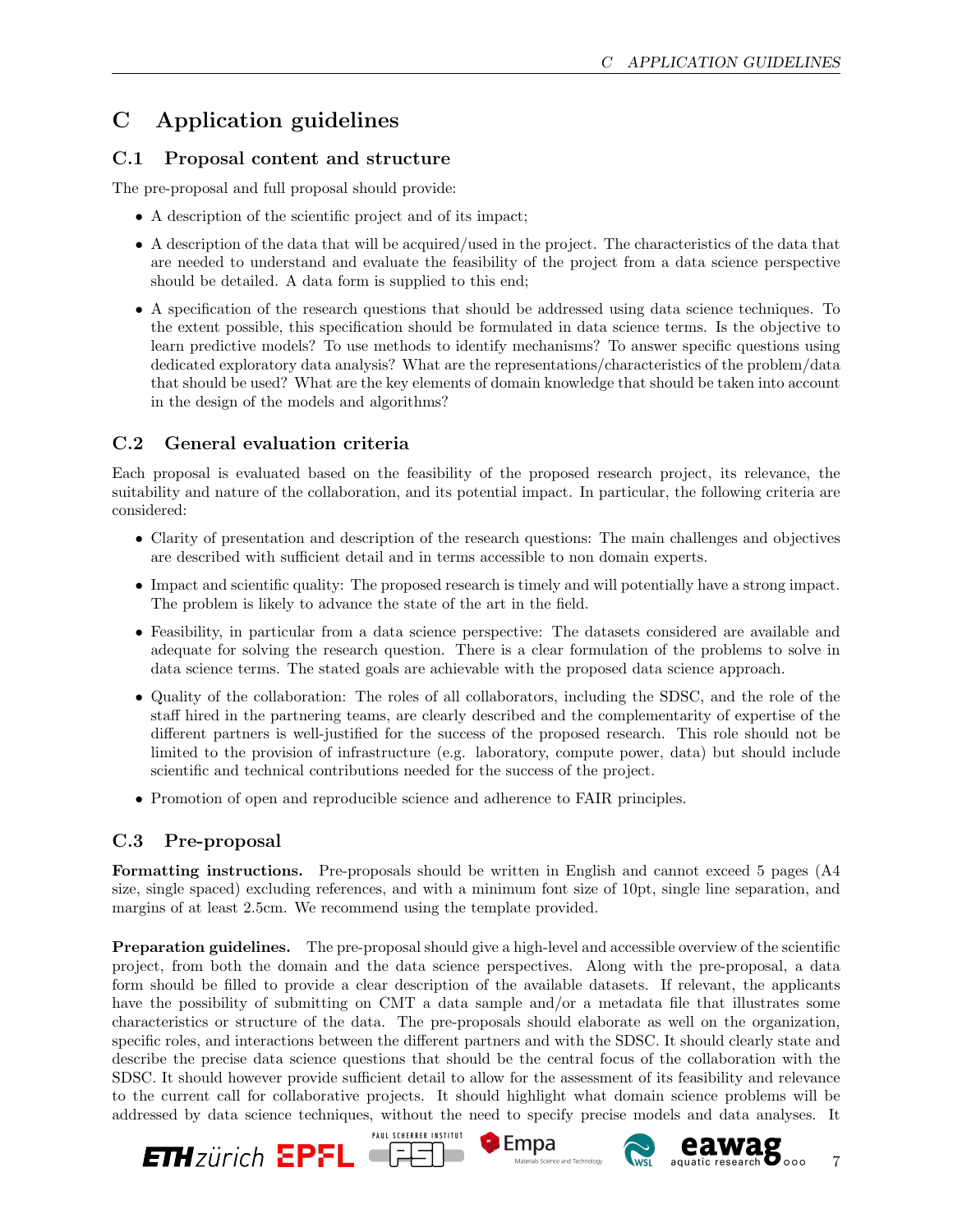should provide a description of the nature of the collaboration. The main challenges and objectives should be outlined, with specified roles, interactions, and key personnel assigned to each of the tasks. At this stage, however, no detailed work package description or budget allocation is required. A detailed template for the pre-proposal document with additional guidelines and the data-related questionnaire are available at <https://datascience.ch/academic-projects>.

Evaluation criteria. The main evaluation criteria for pre-proposals are (a) feasibility, as far as it can be assessed from the problem statement in data science terms and the data that the project is based on, (b) the relevance of the expertise expected from the SDSC, and (c) the quality of the collaboration. The pre-proposals are not evaluated in terms of their scientific quality from the domain perspective. A detailed description of potential data science techniques and modeling approaches that address the data science questions is not needed.

The evaluations at the pre-proposal stage are carried out internally by the SDSC. Only those applications that receive a positive evaluation are invited to submit a full proposal during the second phase.

Pre-proposal submission. The application documents must be submitted before July 4, 2022 at 23:59 CEST on the CMT portal (Microsoft's Conference Management Toolkit). The link to the CMT submission page will be accessible from <https://datascience.ch/academic-projects/> via the link Pre-proposal Submission and must include:

- A pre-proposal (max 5 pages);
- Short CV(s) of all applicants (max 2 pages)
- The data form (max 5 pages)
- List of partners to enter directly by filling the form on CMT

Optionally, it is possible to submit on CMT a data sample and/or a metadata file that illustrates some characteristics or structure of the data. Upon acceptance of the pre-proposal, selected applicants will be invited to suggest the names of three independent reviewers for the evaluation of their full proposal who have both domain science expertise, and, to the extent possible, data science expertise as it applies to their domain.

### <span id="page-9-0"></span>C.4 Full proposal

Formatting instructions. Full proposals should be written in English and cannot exceed 15 pages (A4 size, single spaced) excluding references, and with a minimum font size of 10pt, single line separation, and margins of at least 2.5cm. We recommend using the template provided.

Preparation guidelines. Full proposals should contain a detailed description of the proposed research project. It should describe precisely the data science questions, the specific objectives and milestones, possible data science approaches as well as the expected outcomes. An updated version of the data form should be submitted along with the full-proposal. The full proposal should elaborate on the organization, specific roles, and interactions between the different partners and with the SDSC. It should also describe the different work packages, with the corresponding leading teams (including the SDSC) and deliverables, along with potential feasibility risks and mitigation strategies. The full proposal should include a detailed budget for the project. A template for the full proposal document with additional guidelines and the budget form will be available at <https://datascience.ch/academic-projects>.

Evaluation criteria. Full proposals are evaluated based on all criteria listed in Section C.1. both by internal and external reviewers. The project should be presented sufficiently precisely from the domain perspective for a domain expert to be able to assess its scientific quality and impact, while remaining accessible to the non-expert. It is expected that the data science questions will also be specified in more detail than in the pre-proposal and that proposed data science approaches will be described sufficiently